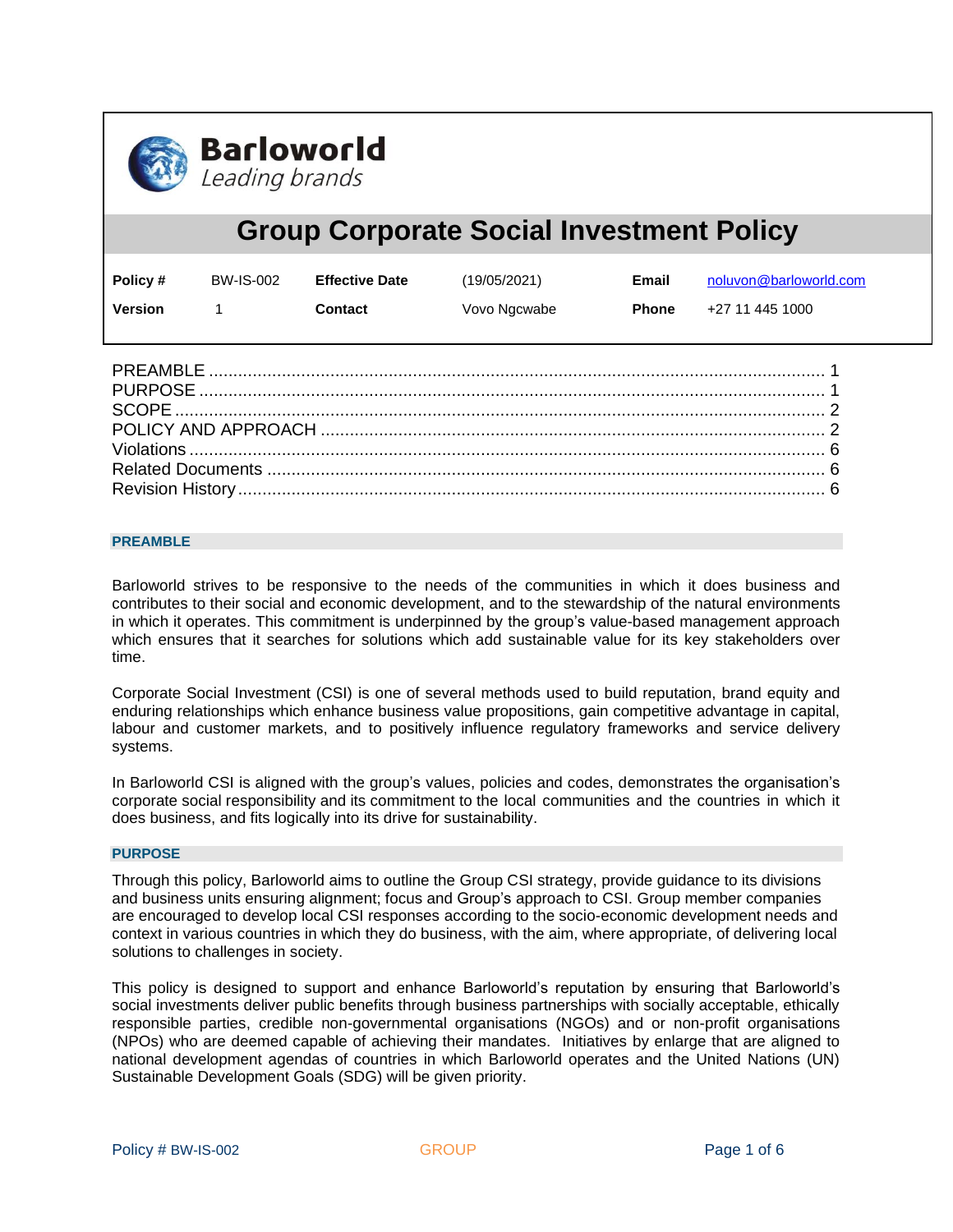# <span id="page-1-0"></span>**SCOPE**

This policy applies to all Barloworld group companies, divisions and business units.

# <span id="page-1-1"></span>**POLICY AND APPROACH**

| 1.  | <b>GROUP CORPORATE SOCIAL INVESTMENT POLICY AND APPROACH</b>                                                                                                                                                                                                                                                                                                    |  |  |
|-----|-----------------------------------------------------------------------------------------------------------------------------------------------------------------------------------------------------------------------------------------------------------------------------------------------------------------------------------------------------------------|--|--|
| 1.1 | Barloworld is committed to creating a shared value to all its stakeholders. The Group's philosophy is<br>that of active corporate citizenship though investment in the future, in the group's people around the<br>world and their various communities, and in the environmental sustainability of the planet.                                                  |  |  |
|     | The group allocates a minimum of 1% of its net profits after tax to CSI.                                                                                                                                                                                                                                                                                        |  |  |
| 1.2 | Barloworld group CSI Operational Framework is tiered into three (3) Programmes:                                                                                                                                                                                                                                                                                 |  |  |
|     | 1.3.1<br>Group CSI Programme: a central CSI programme which represents group operations across<br>diverse industries and geographic locations, and attempts to address the foremost problems in<br>society in a structural manner. This programme is aimed at delivering public benefits, building<br>Barloworld's reputation and enhancing brand equity.       |  |  |
|     | These activities are funded from a CSI levy of 0.75% of net profits after tax on South African-<br>based operations, for which socio-economic development (SED) points are earned for<br>contributing divisions' broad-based black economic empowerment (BBBEE) scorecards.                                                                                     |  |  |
|     | 1.3.2<br>Divisional CSI Programme: at an operations level in the organisation, charitable donations<br>or CSI aimed at addressing social causes take place, support being offered to a wide range of<br>projects, NGO's and charities, often with local community, industry, product or workplace<br>linkages.                                                  |  |  |
|     | 1.3.3<br>Group Employee Volunteer Programme: through volunteerism, annually the group<br>coordinates and manages a central employee volunteer initiative incorporating the divisions.<br>Further to this, employees are encouraged to become involved in their communities through<br>structured team forums or individually. See section 3 of the policy below |  |  |
| 1.3 | Barloworld will proactively establish flagship and legacy projects and allocate majority funding budgets<br>to the flagship projects. The remainder of funding budgets will be allocated to welfare and charity<br>organisations as well as humanitarian and disaster relief organisations.                                                                     |  |  |
|     | The Group CSI main focus areas over the next five years are:                                                                                                                                                                                                                                                                                                    |  |  |
|     | 1. Education<br>• Programmes focusing on quality education with emphasis on improving<br>science,<br>technology, engineering and mathematics (STEM) subjects at high school levels<br>Teacher Development Programmes with emphasis on the STEM career streams                                                                                                   |  |  |
|     | 2. Agriculture and Agro-processing<br>Access to tertiary education programmes<br>Access to women and youth skills in the sector                                                                                                                                                                                                                                 |  |  |
|     | Social Innovation<br>3.<br>Initiatives that ensures conservation and environment sustainability<br>Social Innovation Programmes that resolve local community challenges including people<br>living with disabilities                                                                                                                                            |  |  |
|     | Funding support and or partnership will be established with credible organisations and or non-profit<br>organisations that provide community development interventions in the abovementioned focus areas                                                                                                                                                        |  |  |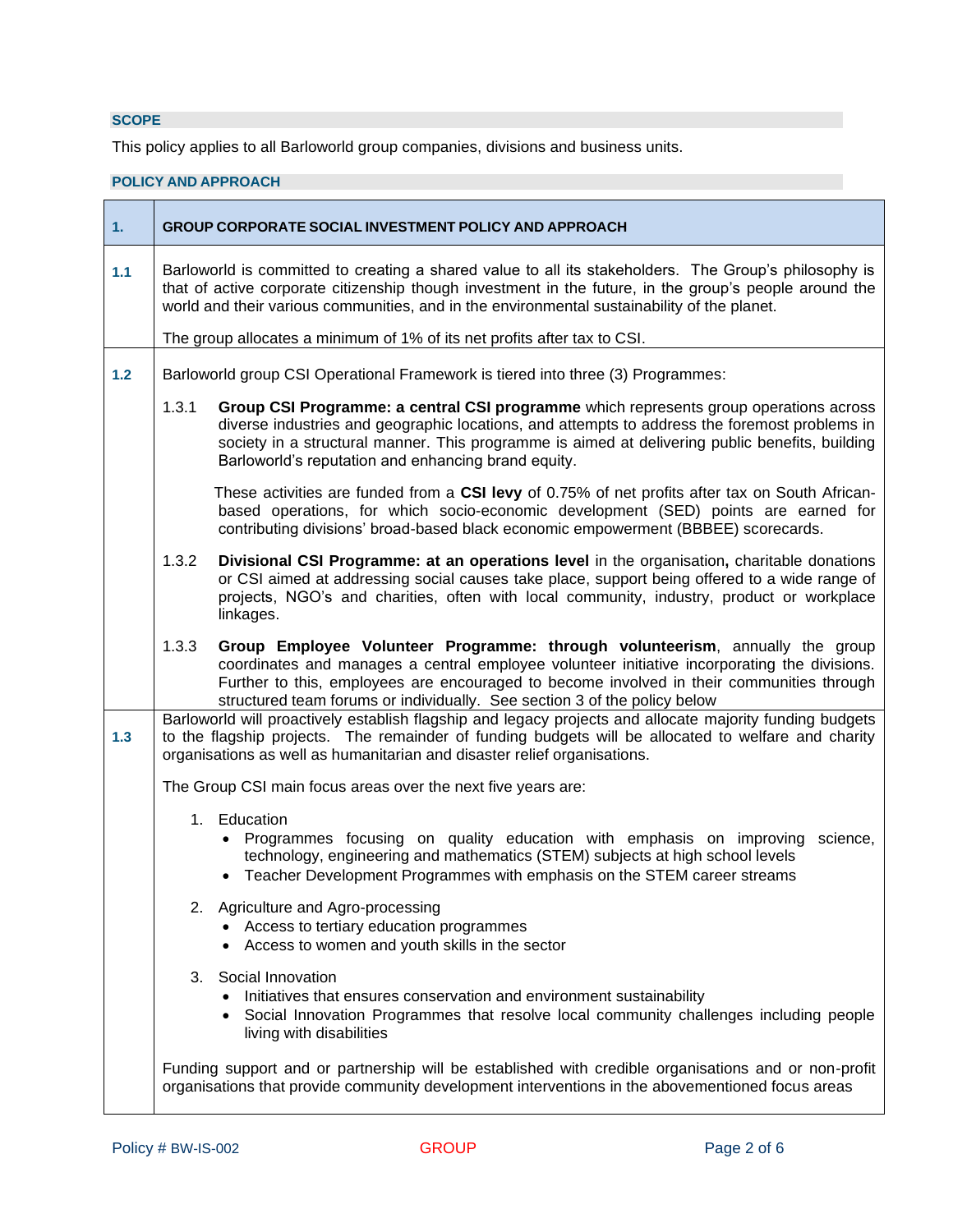| 2.  | <b>OPERATIONAL GUIDELINES ON CORPORATE SOCIAL INVESTMENT</b>                                                                                                                                                                                                                                                                                                                                                                                                                                                                                                                                                                                                                                                                                                                                                                                            |  |  |
|-----|---------------------------------------------------------------------------------------------------------------------------------------------------------------------------------------------------------------------------------------------------------------------------------------------------------------------------------------------------------------------------------------------------------------------------------------------------------------------------------------------------------------------------------------------------------------------------------------------------------------------------------------------------------------------------------------------------------------------------------------------------------------------------------------------------------------------------------------------------------|--|--|
| 2.1 | Governance and Decision Making Structure                                                                                                                                                                                                                                                                                                                                                                                                                                                                                                                                                                                                                                                                                                                                                                                                                |  |  |
|     | The management and administration of the Group CSI Funding is the responsibility of Trustees of the<br>Barloworld Trust supported by the Group CSI business unit. The Barloworld Trust is a registered non-<br>profit organisation, the trustees are all employees of Barloworld. Trustees mandate amongst others is<br>to select and approve the allocation of funding to evaluated CSI projects and ensure the Barloworld CSI<br>objectives are implemented. Divisions are encouraged to establish an appropriate governance<br>structure with the levels of authority for CSI expenditure approved by relevant Executive Committee.<br>Records of due diligence studies on beneficiaries should be retained for audit purposes across<br>divisions.                                                                                                  |  |  |
| 2.2 | <b>CSI Budgets</b>                                                                                                                                                                                                                                                                                                                                                                                                                                                                                                                                                                                                                                                                                                                                                                                                                                      |  |  |
|     | Annual budget allocation for the Group CSI is 0.75% of group net profit after tax in SA and the<br>divisional allocation is 0.25% net profit after tax, combined it equates to 1% overall allocation by<br>Barloworld to CSI in South Africa. Other countries CSI budgets may vary from the Group's allocations.                                                                                                                                                                                                                                                                                                                                                                                                                                                                                                                                        |  |  |
|     | The indicative budget allocation per focus area:                                                                                                                                                                                                                                                                                                                                                                                                                                                                                                                                                                                                                                                                                                                                                                                                        |  |  |
|     | Education: 50%                                                                                                                                                                                                                                                                                                                                                                                                                                                                                                                                                                                                                                                                                                                                                                                                                                          |  |  |
|     | Agriculture and Agro-processing 30%<br>$\bullet$                                                                                                                                                                                                                                                                                                                                                                                                                                                                                                                                                                                                                                                                                                                                                                                                        |  |  |
|     | Social Innovation 10%<br>$\bullet$                                                                                                                                                                                                                                                                                                                                                                                                                                                                                                                                                                                                                                                                                                                                                                                                                      |  |  |
|     | <b>Discretionary budget allocations</b><br>Welfare/Charity/Employee Volunteer Programme: 7%                                                                                                                                                                                                                                                                                                                                                                                                                                                                                                                                                                                                                                                                                                                                                             |  |  |
|     | Disaster Relief and Humanitarian Relief (Ad hoc): 3%                                                                                                                                                                                                                                                                                                                                                                                                                                                                                                                                                                                                                                                                                                                                                                                                    |  |  |
| 2.3 | <b>Projects Selection Criteria</b>                                                                                                                                                                                                                                                                                                                                                                                                                                                                                                                                                                                                                                                                                                                                                                                                                      |  |  |
|     | As a general rule, the success of development partnerships with non-governmental organisations<br>(NGO's) depends on their leadership and management capacity, the relevance and sustainability of<br>their interventions, and their strategic linkages and partnerships. Organisations eligible for funding by<br>Barloworld must comply with the following:<br>Legal identity, tax status, (in South Africa Section 18A); BEE CSO verification<br>Minimum of 1 year in existence<br>$\bullet$<br>Demonstrate the scope of its programmes and projects and geographic locations<br>$\bullet$<br>Serve marginalised and disadvantaged communities (75% black beneficiaries as per Broad<br>$\bullet$<br>Based Black Economic Empowerment (BBBEE) Codes of Good Practice)<br>Have youth/ young adults and women as their main beneficiaries<br>$\bullet$ |  |  |
|     | Have other funding sources and strategic partnerships<br>$\bullet$                                                                                                                                                                                                                                                                                                                                                                                                                                                                                                                                                                                                                                                                                                                                                                                      |  |  |
|     | Have and or incorporate monitoring and evaluation systems to measure the impact of their<br>$\bullet$<br>intervention programmes within identified communities                                                                                                                                                                                                                                                                                                                                                                                                                                                                                                                                                                                                                                                                                          |  |  |
| 2.4 | Projects not funded by Barloworld<br>Organisations that do not align with the Barloworld CSI focus areas<br>Political organisations, political groups or a related organisation or official, to any politician, to<br>$\bullet$<br>the campaign of any candidate for elected office or in support of any elected official, either<br>directly or indirectly through a third party;<br>Organisations with a history of mismanagement of funds or whose grants have been suspended<br>٠                                                                                                                                                                                                                                                                                                                                                                   |  |  |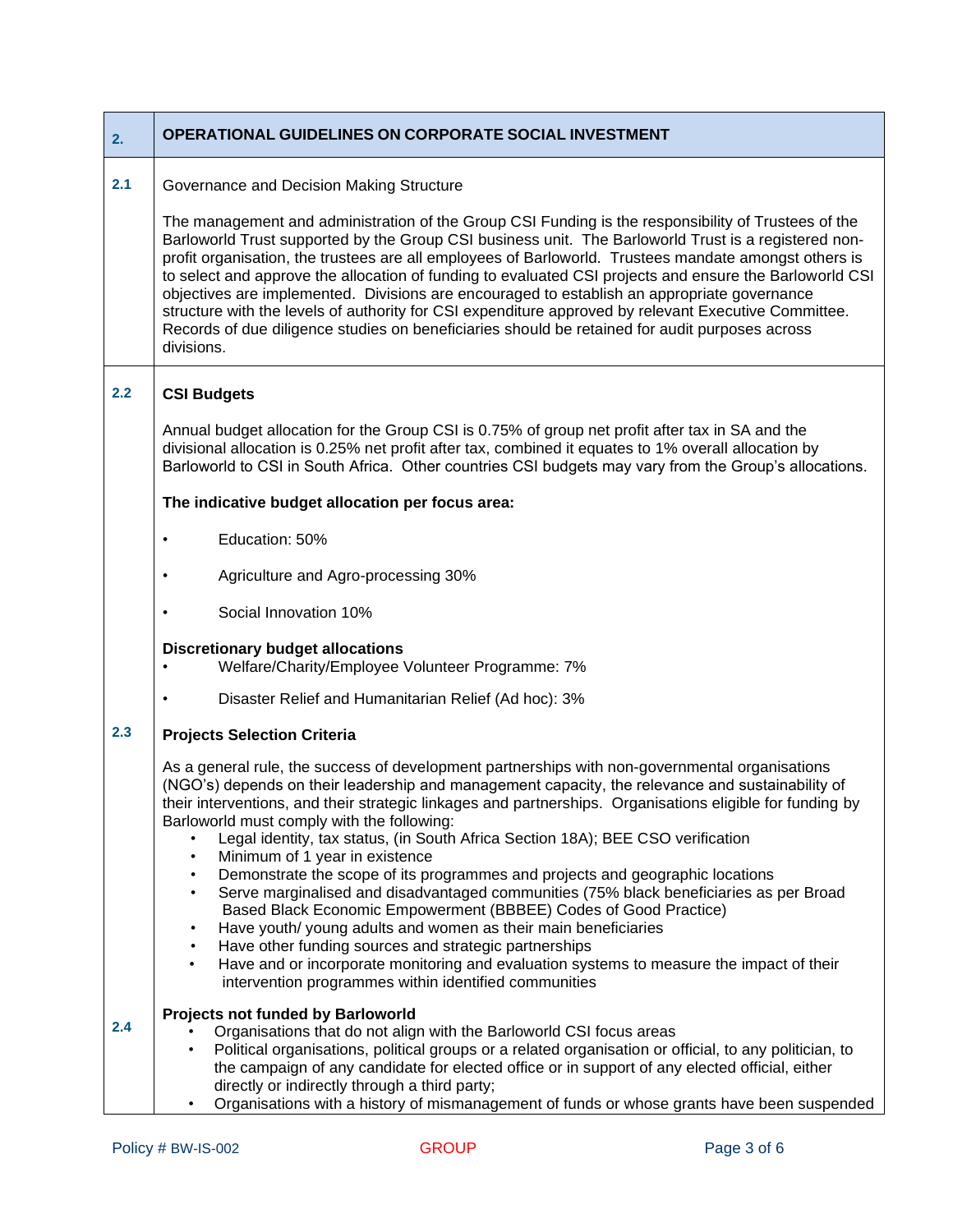| 2.5          | by any other development agencies and or corporates.<br>Religious organisations unless there is support for welfare activities within the church<br>organisations<br>Organisations that unfairly discriminate on the basis of race, ethnicity, nationality, religion,<br>$\bullet$<br>gender, sexual orientation, age or disability;<br>Large-scale infrastructure projects that are the responsibility of national, provincial or local<br>$\bullet$<br>government<br>Organisations that are less than a year in existence<br>$\bullet$<br>Conferences and Individual Research Projects<br>$\bullet$<br>Individual cash donations to sports and recreation activities<br>$\bullet$<br><b>Due Diligence</b><br>A due diligence review is a structured and systematic process of understanding with whom the |  |  |  |
|--------------|-------------------------------------------------------------------------------------------------------------------------------------------------------------------------------------------------------------------------------------------------------------------------------------------------------------------------------------------------------------------------------------------------------------------------------------------------------------------------------------------------------------------------------------------------------------------------------------------------------------------------------------------------------------------------------------------------------------------------------------------------------------------------------------------------------------|--|--|--|
|              | company is engaged in doing business. At the division's discretion, a risk-based approach should be<br>applied in selecting beneficiaries for CSI or donations.                                                                                                                                                                                                                                                                                                                                                                                                                                                                                                                                                                                                                                             |  |  |  |
|              | (a) The following aspects should be reviewed for potential risks to the group/division/business<br>unit's reputation and for social investment potential:                                                                                                                                                                                                                                                                                                                                                                                                                                                                                                                                                                                                                                                   |  |  |  |
|              | The organisation, its history and key roleplayers<br>$\circ$<br>Vision, mission and strategic objectives<br>$\circ$<br>Scope of its programmes and projects, geographic locations, products and services<br>$\circ$<br>offered<br>Definition of ultimate beneficiaries<br>$\circ$                                                                                                                                                                                                                                                                                                                                                                                                                                                                                                                           |  |  |  |
|              | Legal identity, tax status, (in South Africa) BEE CSO verification<br>$\circ$<br>Strategic linkages and partnerships<br>$\circ$<br>Funding sources, financial management and costs<br>$\circ$                                                                                                                                                                                                                                                                                                                                                                                                                                                                                                                                                                                                               |  |  |  |
|              | (b) Meeting the beneficiary organisation regularly, visiting its sites                                                                                                                                                                                                                                                                                                                                                                                                                                                                                                                                                                                                                                                                                                                                      |  |  |  |
|              | (c) Interviewing its ultimate beneficiaries, any partners in its delivery of public benefits, as well<br>as its other funders                                                                                                                                                                                                                                                                                                                                                                                                                                                                                                                                                                                                                                                                               |  |  |  |
|              | (d) Measure and evaluate: agree on how and how often the beneficiary will demonstrate<br>accountability and return on investment, such as reporting its performance against defined<br>strategic objectives and key performance indicators at agreed intervals                                                                                                                                                                                                                                                                                                                                                                                                                                                                                                                                              |  |  |  |
| 2.6          | <b>Applications for Funding</b>                                                                                                                                                                                                                                                                                                                                                                                                                                                                                                                                                                                                                                                                                                                                                                             |  |  |  |
|              | All funding request applications must be in writing and should be within the open window of applications<br>(see our website for details). A further evaluation as part of Barloworld due diligence process will be<br>conducted and the outcome will be communicated in writing should applications be considered.                                                                                                                                                                                                                                                                                                                                                                                                                                                                                         |  |  |  |
|              | Email applications to: csi@barloworld.com                                                                                                                                                                                                                                                                                                                                                                                                                                                                                                                                                                                                                                                                                                                                                                   |  |  |  |
| $\mathbf{3}$ | <b>EMPLOYEE VOLUNTEER PROGRAMME</b>                                                                                                                                                                                                                                                                                                                                                                                                                                                                                                                                                                                                                                                                                                                                                                         |  |  |  |
| 3.1          | The group is committed in principle to offering each employee one day's paid leave per annum for<br>volunteering, subject to the approval of his or her divisional CEO and direct manager.<br>Employees are encouraged to spend this leave participating in company managed or employee-driven<br>and owned team-based or individual volunteerism activities which provide assistance to community<br>and/or non-governmental organisations with social service delivery or development and/or<br>environmental conservation objectives. A benefit would be for these activities to be with organisations<br>with whom the group or company has established development partnerships.<br>Recognition should be given to employees for acting as ambassadors for their employer and                          |  |  |  |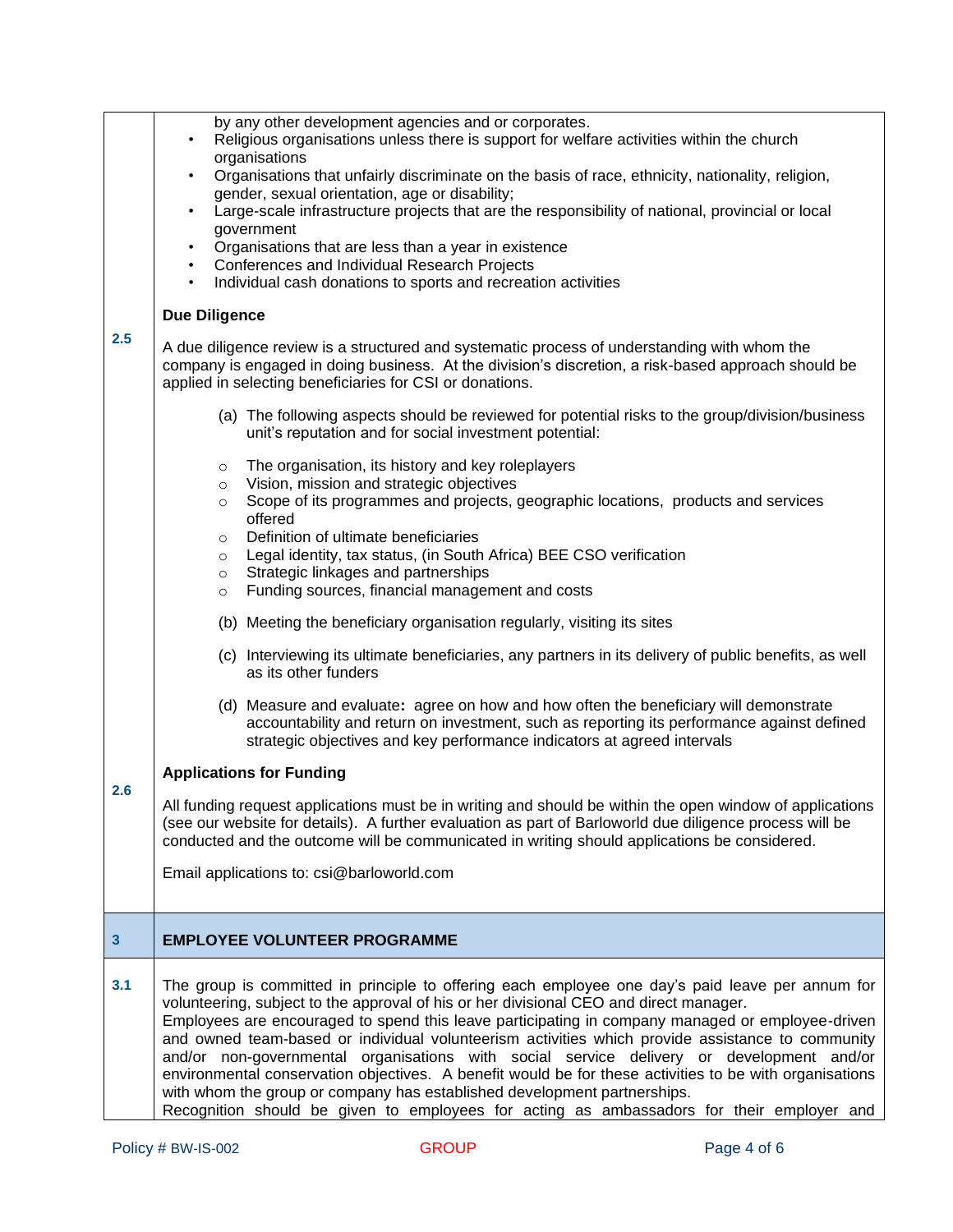|     | colleagues in the community and the market. The aim should be to demonstrate that the programme is<br>employee-led and employer supported. Publicity may be used to raise the profile of the related cause<br>or organisation to attract wider support for the activity and its beneficiaries.                                                                                                                                                                                                                                                                                                                                                                                                                                                                                                                                                                                                                                                                                     |  |  |
|-----|------------------------------------------------------------------------------------------------------------------------------------------------------------------------------------------------------------------------------------------------------------------------------------------------------------------------------------------------------------------------------------------------------------------------------------------------------------------------------------------------------------------------------------------------------------------------------------------------------------------------------------------------------------------------------------------------------------------------------------------------------------------------------------------------------------------------------------------------------------------------------------------------------------------------------------------------------------------------------------|--|--|
| 3.2 | <b>Criteria for approving projects</b>                                                                                                                                                                                                                                                                                                                                                                                                                                                                                                                                                                                                                                                                                                                                                                                                                                                                                                                                             |  |  |
|     | Barloworld's support for volunteerism is designed to encourage its people in whichever way they<br>choose to become involved in their communities. Although employees' skills, knowledge and time<br>should be the primary resource involved, consideration may be given by the division or operating<br>company to providing reasonable activity support costs.                                                                                                                                                                                                                                                                                                                                                                                                                                                                                                                                                                                                                   |  |  |
|     | In authorising such activities, responsible managers should ensure that:                                                                                                                                                                                                                                                                                                                                                                                                                                                                                                                                                                                                                                                                                                                                                                                                                                                                                                           |  |  |
|     | The proposed volunteering supports this guideline<br>$\bullet$<br>There is no conflict of interest with Barloworld or its activities, or with those of its key stakeholders<br>$\bullet$<br>The activity will not bring Barloworld into disrepute<br>$\bullet$<br>The activity is appropriate to the skills and experience of the individual(s) concerned<br>$\bullet$<br>The activity and time allocated will not disrupt or adversely affect the activities of the business unit<br>$\bullet$<br>concerned<br>All requests regarding time off for volunteering are in writing and logged with Human Resources<br>$\bullet$                                                                                                                                                                                                                                                                                                                                                       |  |  |
|     | Volunteerism verification forms are completed by the responsible line manager and the non-profit<br>$\bullet$<br>organisation benefiting from the activity, and logged with Human Resources<br>A donations and "hours bank" database should be established and reported with CSI spend for<br>each site                                                                                                                                                                                                                                                                                                                                                                                                                                                                                                                                                                                                                                                                            |  |  |
| 4.  | <b>EVALUATION AND REPORTING</b>                                                                                                                                                                                                                                                                                                                                                                                                                                                                                                                                                                                                                                                                                                                                                                                                                                                                                                                                                    |  |  |
| 4.1 | <b>Beneficiary Reporting obligations</b>                                                                                                                                                                                                                                                                                                                                                                                                                                                                                                                                                                                                                                                                                                                                                                                                                                                                                                                                           |  |  |
|     | Beneficiaries will be obliged to submit annual reports on the success and performance of their projects<br>against key deliverables; exception will be on ad hoc donations and or once off contributions. The due<br>diligence reporting framework will be agreed upon the issuing of the grant. An independent impact<br>analysis will be conducted by an external service provider for Barloworld. The impact analysis will be<br>determined by the value and the size of the grant.                                                                                                                                                                                                                                                                                                                                                                                                                                                                                             |  |  |
| 4.2 | <b>Internal Reporting obligations</b>                                                                                                                                                                                                                                                                                                                                                                                                                                                                                                                                                                                                                                                                                                                                                                                                                                                                                                                                              |  |  |
|     | The Group CSI and divisions will prepare quarterly reports for presentation to relevant Executive<br>Committee structures or designated structures on all funded projects and CSI budget spend.<br>Collaborate with Group Marketing and Communications on implementing external and internal<br>communication strategy on CSI funded projects.                                                                                                                                                                                                                                                                                                                                                                                                                                                                                                                                                                                                                                     |  |  |
| 5.  | DEFINITIONS AND GLOSSARY OF TERMS                                                                                                                                                                                                                                                                                                                                                                                                                                                                                                                                                                                                                                                                                                                                                                                                                                                                                                                                                  |  |  |
|     | "Board" - The Barloworld Trust Board<br>$\bullet$<br>"NDP" - National Development Plan (RSA Government Vision 2030 development agenda)<br>$\bullet$<br>"SDG" - Sustainable Development Goals<br>"UN" - United Nations<br>$\bullet$<br>"Donation" - is a gift to a charitable cause for altruistic reasons, without the establishment of a<br>development partnership which might confer accountability on the part of the recipient for the<br>achievement of stated objectives.<br>"CSI" – Corporate Social Investment is a considered and sustained investment in a specific<br>$\bullet$<br>intervention aimed at achieving and sustaining positive social and/or environmental outcomes,<br>"Sponsorships" - are support for events, activities, persons, or organisations financially or through<br>$\bullet$<br>the provision of products or services with the purpose of creating publicity for the sponsor.<br>Sponsorships are deemed to be a marketing expense, not CSI. |  |  |